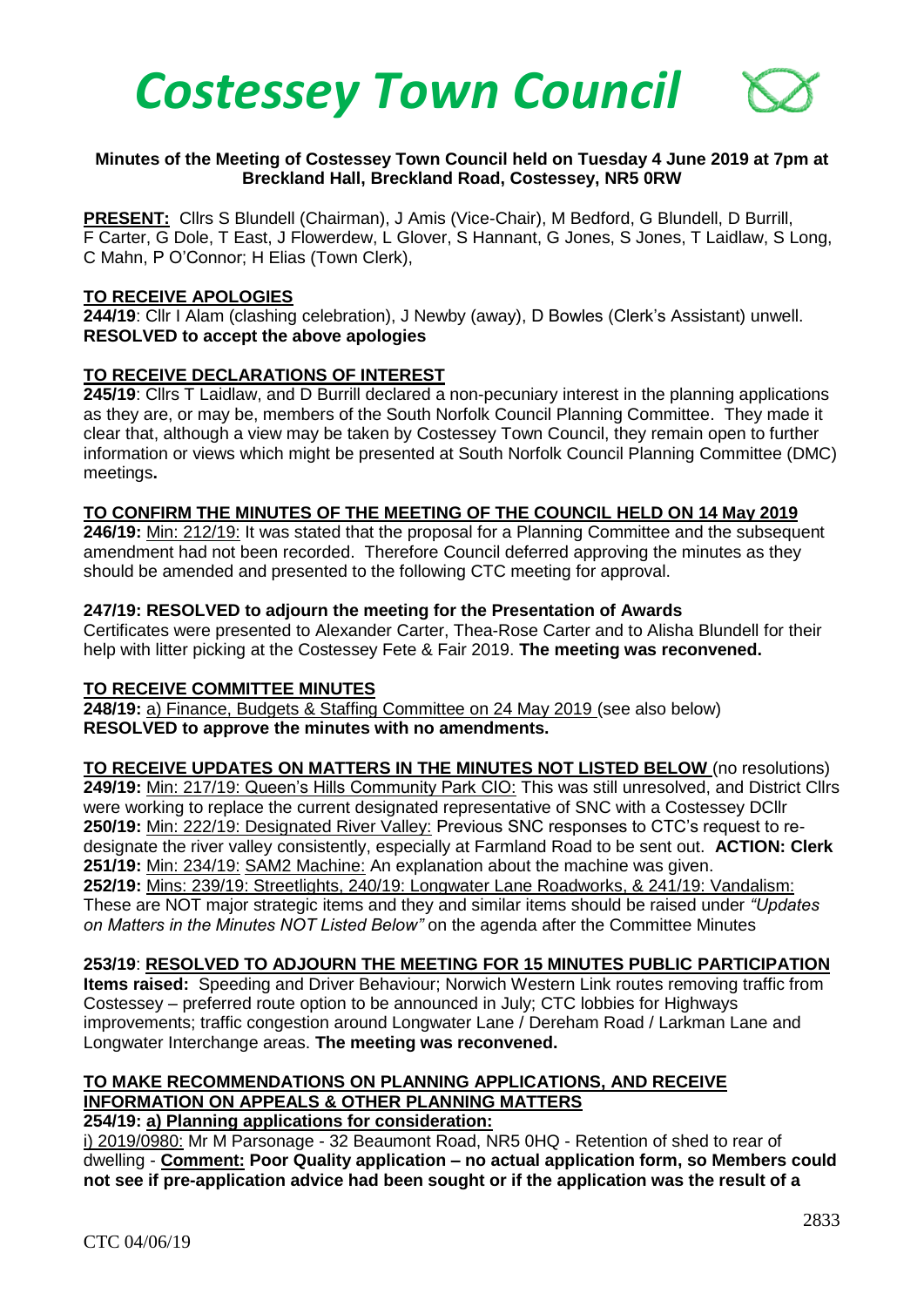**complaint. Neighbour's objections and concerns were noted, in particular those regarding usage. In the absence of information the Council requested officers make a site visit to establish usage and the intentions of the applicant. A request was made that a condition be imposed limiting usage to domestic use only**

ii) 2019/1031: Mr M Bee - 25 Upper Stafford Avenue, NR5 0AB - Demolition of existing garage. Erection of rear extension and loft conversion – **Comment: This proposal is similar to what has been done at other properties in the area. Not forward of the building line – APPROVE** iii) 2019/1092: Mr & Mrs Edwards - 20 Ashtree Road, NR5 0LS **- VARIATION of condition 2 of PP2013/0428/F - AMENDMENT** to garage from brickwork to woodland cream hardie plank horizontal cladding brickwork **– Comment: This is a cream colour concrete lapped cladding, so should be fire retardant - APPROVE**

**255/19: b) Information and planning decisions received from South Norfolk & Norfolk County Councils:** Information only – No decisions needed. See separate sheet. Noted. Application 2018/2865 had been refused an extension to the following meeting. Councillors to respond to the Clerk who will collate the responses as she cannot find a suitable date for an ECM. **ACTION: ALL Councillors**

# **FINANCE MATTERS:**

**256/19:** A request was received from Cllr J Flowerdew to receive documents electronically only**. ACTION: Office Staff** 

**257/19:** a) To approve the accounts for March 2019 and receive a budget report incl. payments over £500: At the end of March Council was 100% of the way through the financial year and was in Budget by £26,082 (Year End after transfers). Council had received BOTH instalments of the Precept (£591,448) and the whole of the Precept Support Grant (£9,910). Also, two CIL payments on planning permissions from SNC totalling £19,164.55, and the Agency Grass Cutting Payment of £13,145.42 from Norfolk CC. Some cost centres show an overspend, which are balanced out by underspends in other cost centres. Income from hall hires at Breckland Hall (96.7%), The Costessey Centre (102.1%), and Queen's Hills Community Centre (84.6%). Burial & Memorial fees (160.3%) are sporadic and cannot be accurately predicted, but are generally above budget. Income from interest is at 674.6% (£1,687) from a low base. There is a Property Maintenance EMR which is used to fund property maintenance and smooths out the variable peaks & troughs over the years.

**258/19:** A query was raised as to the lists of overspends which were obviously more than balanced out by the underspends to give a Year End surplus. It was explained that previous Internal Auditors had recommended in their Action Plans that Councillors should be made aware of the details of where the budget might not be sufficient to cover costs. The staff were congratulated on the detail of the accounts. **259/19**: The "Janitorial" cost centres were queried. These cover not only the cleaning contract for the halls, but also the sanitary and nappy bin collection contracts, the purchase by staff of bin bags etc and pest control contracts.

**260/19:** A further query was raised as to the redactions in the accounts. These are names, usually of hall hirers, and as such are personal data which cannot be published in the public domain. It was noted that two councillors sign off the cheques, and that there were many checks and balances on the accounts. The unredacted accounts are available for councillors to view at the office. Confidential items on purple paper could be e-mailed to the @costesseytc addresses only. **RESOLVED to approve the accounts in the balance of £499,807.94**

**261/19:** b) To consider and approve the accounts for Year End 2019: (see Accountant's notes): Specific regulations apply to local council accounts, which are different from business accounts. In particular depreciation is not allowed and land and transfers before a particular date were nominally valued at £1, though they are insured at a higher value.

# **RESOLVED to approve the accounts for Year End 2019**

**262/19:** c) To sign off the Balance Sheet at 31 March 2019: (Pg 7 of the accounts). **RESOLVED that the Chairman sign off the Balance Sheet of the accounts**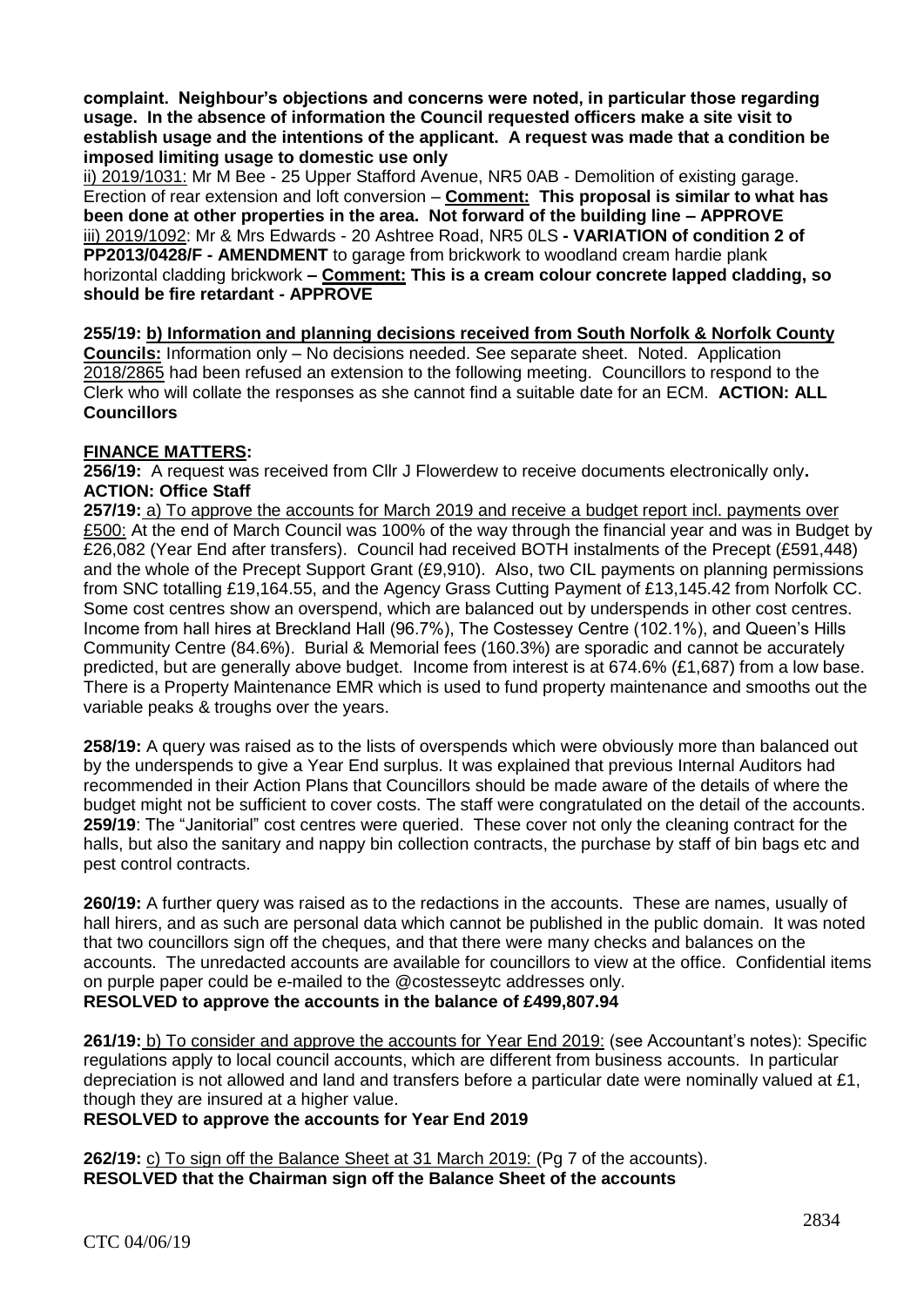**263/19:** d) To consider, approve & sign the Annual Governance Statement (Section 1 of the Annual Return / AGAR): Council is audited on its Governance as well as its finances. **RESOLVED to approve and sign the Annual Governance Statement (AGAR Section 1)**

**264/19:** e) To consider, approve & sign the 2018-19 accounts (Section 2 of the Annual Return / AGAR): **RESOLVED to approve and sign the 2018-19 Accounts (AGAR Section 2)**

**265/19:** f) To consider the Earmarked Reserves at Year End: (Pg 12 & Appendix A – Back page & Budget Report pg 3). It was noted that one of the figures in the Clerks' Budget report did not match Appendix A of the accounts – This is to be amended. **ACTION: Town Clerk RESOLVED to approve the Earmarked Reserves at Year End as at Appendix A of the accounts**

**266/19:** g) To approve the Explanation of Variances over 15%: There were no variances over 15%. **RESOLVED to approve the table of Variances between 2017-18 ands 2018-19**

**267/19:** h) To discuss and approve the detail of the Internal Auditor's Final Report and the Auditor's Action Plan: It was noted that on Pg 6 the Internal Auditor had included a comment from the Clerk, and that a figure had been mistyped. £484,619 should read £484,615. The two recommendations in the Action Plan would be dealt with later in the meeting and at the Property & Environment Committee Meeting. **ACTION: Town Clerk & Deputy Clerk**

**RESOLVED to approve the Internal Auditor's Report and Action Plan with the above amendments**

**268/19:** i) To pass a resolution confirming the precept demand of £636,576 (see Min: 017/19: "*RESOLVED to approve the Budget, with an increase in the Band D rate of £4.21 which equates to the pro rata transfer of the Special Levy raised by SNC to maintain streetlights for 189 lights only").* Whilst considering all the options to do with Streetlight transfer, the final precept amount had been omitted from the original resolution at the January meeting. The Internal Auditor had highlighted this and recommended that a resolution confirming the amount should be passed. **RESOLVED to confirm that the Precept demand for 2019-20 was £636,576**

269/19: i) To re-appoint Auditing Solutions as Internal Auditors for the forthcoming year: **RESOLVED to approve Auditing Solutions as the Internal Auditors for 2020-21**

**270/19:** k) To approve the Annual CIL Report to SNC 2018-19: Only one year's CIL was banked, with the intention of using it for play equipment at Breckland Park. Previous years' CIL had part-funded the Pirate Galleon in the younger children's play area at Breckland Park. **RESOLVED to approve the 2018-19 CIL Report to SNC**

**271/19:** l) To approve the list of Direct Debits: **RESOLVED to approve the list of Direct Debits**

**272/19:** m) To approve payment of TT Jones Electrical Ltd Invoice No 11455 @ £19,400 plus VAT & Invoice No 11456 @ £44,400 plus VAT (Cheques to be released on completion of works). Over 50 new columns had already been installed.

**RESOLVED to approve payment of TT Jones Electrical Ltd Invoices 11455 and 11456 for £19,400 and £44,400 + VAT. ACTION: Town Clerk & Deputy Clerk**

273/19: n) Scotty's Little Soldiers Charity: Request for donation: The supporting accounts information was available on the Charity Commission website, but had not been found early enough to be included in the Bundle. Cllrs requested information on how many people in Costessey had been helped and about previous grants awarded. Item deferred to the following meeting. **ACTION: Town Clerk**

**274/19:** o) To approve payment of the invoice to Titanium Fireworks for £2,625 + VAT: **RESOLVED to approve payment of the Titanium Fireworks invoice @ £2,625 + VAT:**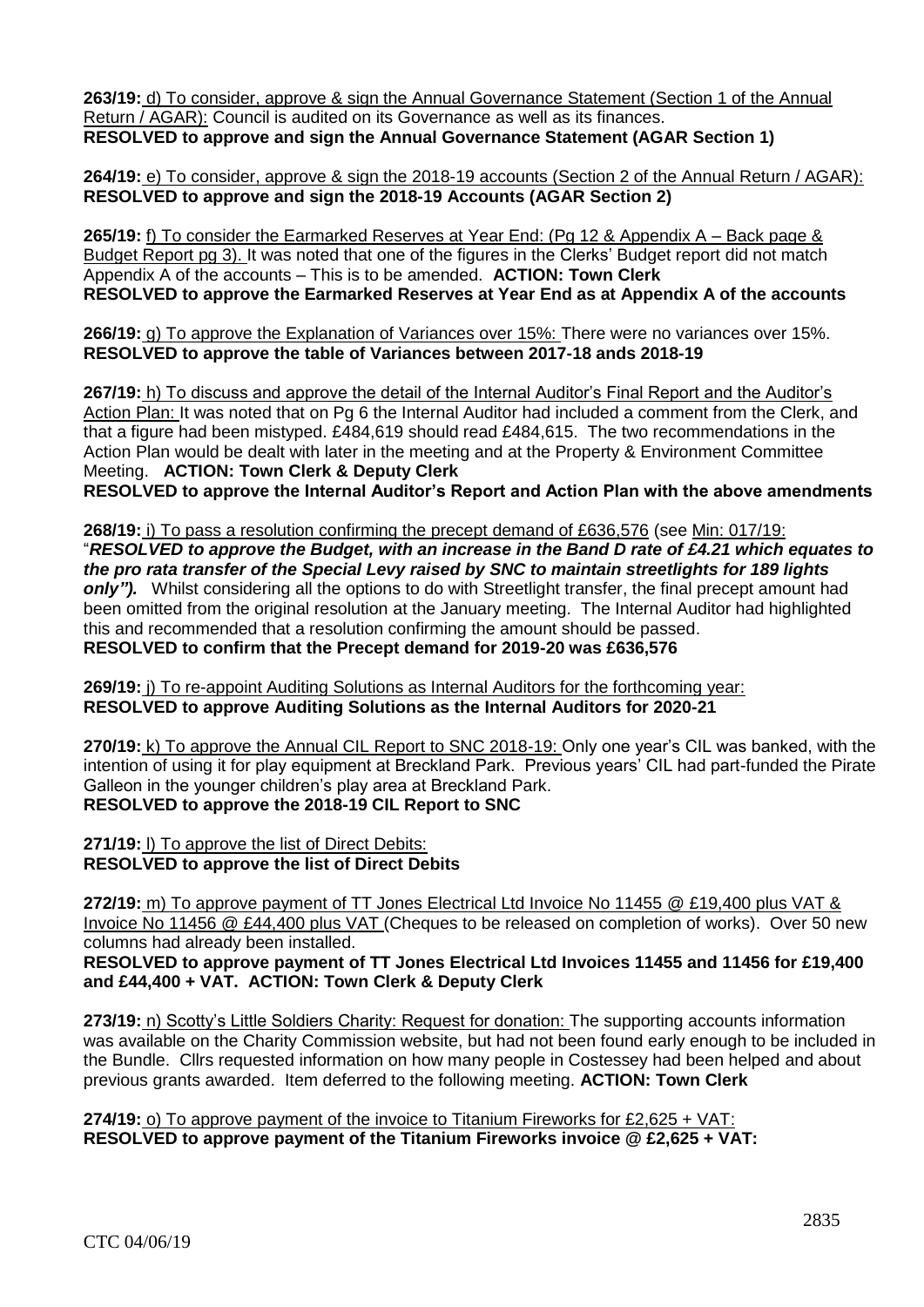# **TO REVIEW AND APPROVE THE CTC TRAINING AND DEVELOPMENT POLICY (FB&S)**

**275/19:** The amended policy was considered, and a further amendment added, that *"The Clerk and Deputy Clerk MUST maintain membership of the SLCC".*

### **RESOLVED to approve the Policy with the above amendment**

# **TO APPROVE THE CTC SAFEGUARDING POLICY (FB&S)**

**276/19:** The draft policy was considered, and an amendment made to **3.3** to read *"Any volunteer may be asked to submit two references […] by reputable individuals […] which the Town / Deputy Clerk will check"*

### **RESOLVED to approve the Policy with the above amendment**

### **TO RECEIVE A RESUME AND FEEDBACK ON THE FETE AND FAIR 2019**

**277/19:** A presentation of drone footage from the two days was shown. Thanks were expressed to all those who contributed in any way, especially the Air Cadets and other volunteers. Sponsors to date were: Carters Heating Services, Pymm & Co, The Wrapbar, Gordon Barber (Dignity), Norton Legal, TT Jones Electrical. Sunday was the busiest day;

### **Drone footage to be put on the website. ACTION: Deputy Clerk**

**278/19:** The final fete accounts were not available as money was still coming in, but Cllr Blundell was confident that they would have a surplus. Concern was expressed that the fete accounts did not show costs of staff time devoted to the fete, which were absorbed into their normal working days, so that if staff time was included in the fete accounts it would not be running a surplus. £3,000 was included in the CTC budget as a "cushion" to fund any shortfall.

### **279/19: RESOLVED to continue the meeting after 9pm.**

Cllr L Glover left at 9.04pm

**280/19:** Residents enjoyed the fete as a happy community event. Staff hours had increased recently. It was suggested that an honorarium could be paid to office staff to acknowledge their increased workload. To be considered by the FB&S Committee. **ACTION: Members of the Finance, Budgets & Staffing Committee and Town Clerk** 

**280/19:** The fireworks display was questioned in the light of its effect on the natural environment, and the danger of fire, given the time of year and neighbouring dry farmland. A request for costings for a laser show was made. Cllr Blundell stated that a laser show would be more expensive than the current cost of £2,500 for 13.5 minutes of fireworks. He also thought that sponsors would not be interested in sponsoring a laser show to the same extent as fireworks. One Councillor objected to fireworks.

# **TO CONSIDER HIGHWAY MATTERS**

**281/19:** Cllr Blundell had come across a firm testing the next generation of speed cameras and asked that they tested them at West End in Costessey, which they did. Data showed speeding which would be useful in the argument with the Norfolk Safety Camera Partnership as to how to fulfil NDR mitigation conditions and use the Next Plc S106 monies. Notes of previous meetings between CTC representatives, the Police, the Police & Crime Commissioner and Norfolk CC officers to be circulated. It was suggested that the working group be reconvened in light of the data from the new camera as the Safety Camera Partnership had previously refused to acknowledge that speeding was an issue in West End.Cllr S Long would also like to attend the WG meetings. New cameras if approved would cost £6,000 each and could be moved around Costessey as required.It was hoped that reducing speeds would help lower the numbers of serious accidents, though other factors were often involved. **ACTION: Town Clerk**

# **TO RECEIVE DISTRICT COUNCILLORS REPORTS**

**282/19:** Noted. SNC were again offering DCllr grants of £1,000 each for sustainable projects for the community. For larger projects bids could be made for up to £50,000 by DCllrs via the SNC Funding Committee. This fund had previously contributed to the Pirate Galleon at Breckland Park. Closing date was 20 August 2019.